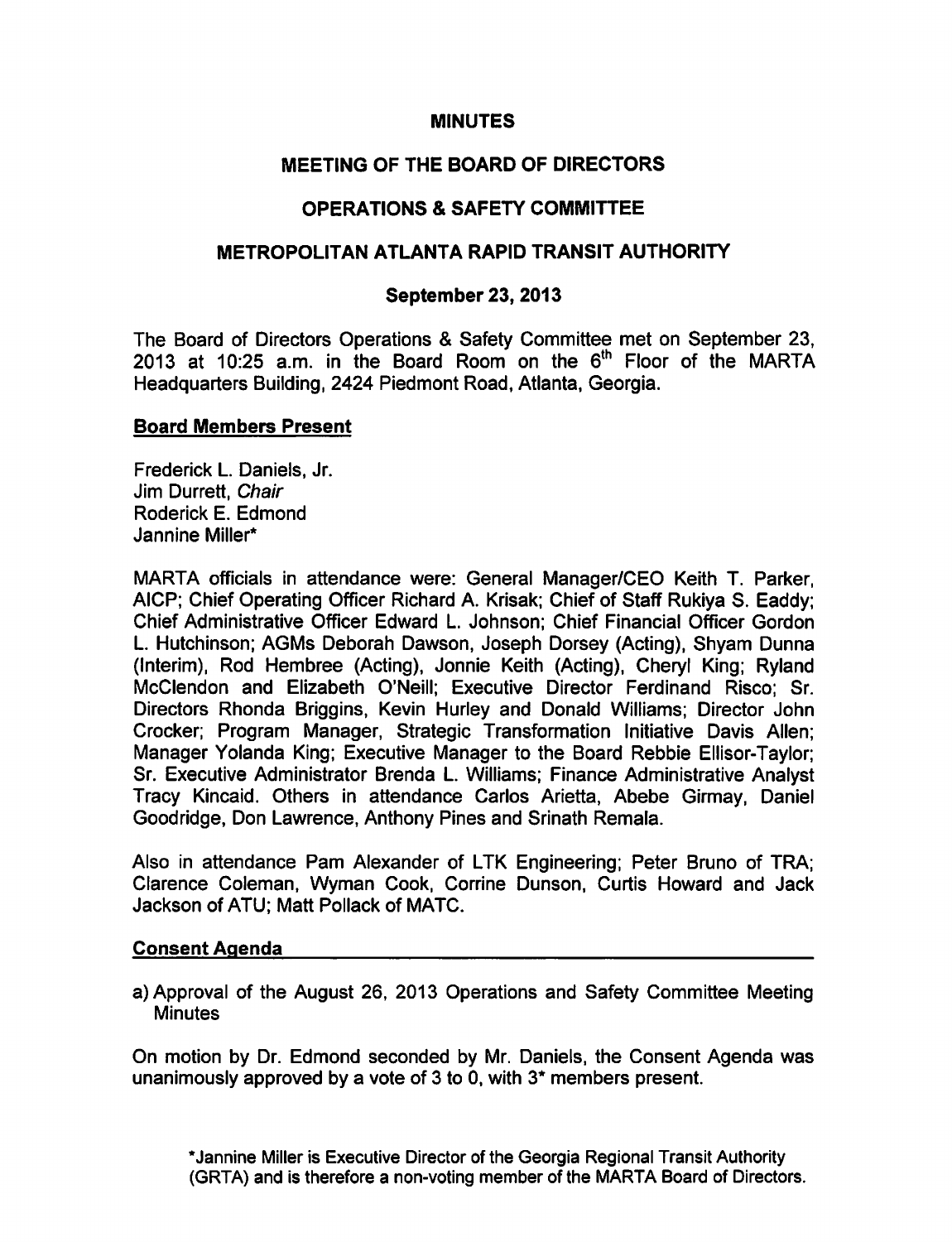**Operations & Safety Committee** 9/23/13 Page 2

#### Individual Agenda

#### Resolution Authorizing the General Manager/CEO to Execute an Intergovernmental Agreement for the Operations and Maintenance of the Atlanta Streetcar Project

Mrs. O'Neill presented this resolution for Board of Directors' approval authorizing the General Manager/CEO to execute and Intergovernmental Agreement with the City of Atlanta and the Downtown Atlanta Community Improvement District/Atlanta Downtown Improvement District (DACID/ADID) for the Operations and Maintenance of the Atlanta Streetcar Project.

On motion by Mr. Daniels seconded by Dr. Edmond, the resolution was unanimously approved by a vote of  $3$  to 0, with  $3*$  members present.

## Resolution to Approve Disposal of MARTA Parcel D2097 Various Property Rights to the GA DOT for the Purpose of Rebuilding the Spring Street **Bridge**

Mr. Crocker presented this resolution for Board of Directors' approval authorizing the General Manager/CEO or his delegate to dispose of MARTA Parcel D2097, various property rights to the GA DOT, for the purpose of rebuilding the Spring Street Viaduct located just west of the MARTA Five Points Station.

On motion by Mr. Daniels seconded by Dr. Edmond, the resolution was unanimously approved by a vote of  $3$  to 0, with  $3*$  members present.

### Briefing – Results of Public Hearing for Bus and Rail Service Modifications December 2013 Markup

Ms. Briggins briefed the Committee on Results of the Public Hearing for Bus and Rail Service Modifications held on Thursday, September 19, 2013 - 7:00 p.m. at MARTA Headquarters.

#### Community Outreach

- Five Points Station September 11th  $3:00$  p.m.  $-6:00$  p.m.
	- $\circ$  Routes 32 & 74
- $\bullet$  H. E. Holmes Station September 12th 3:00 p.m. 6:00 p.m.
	- Route 153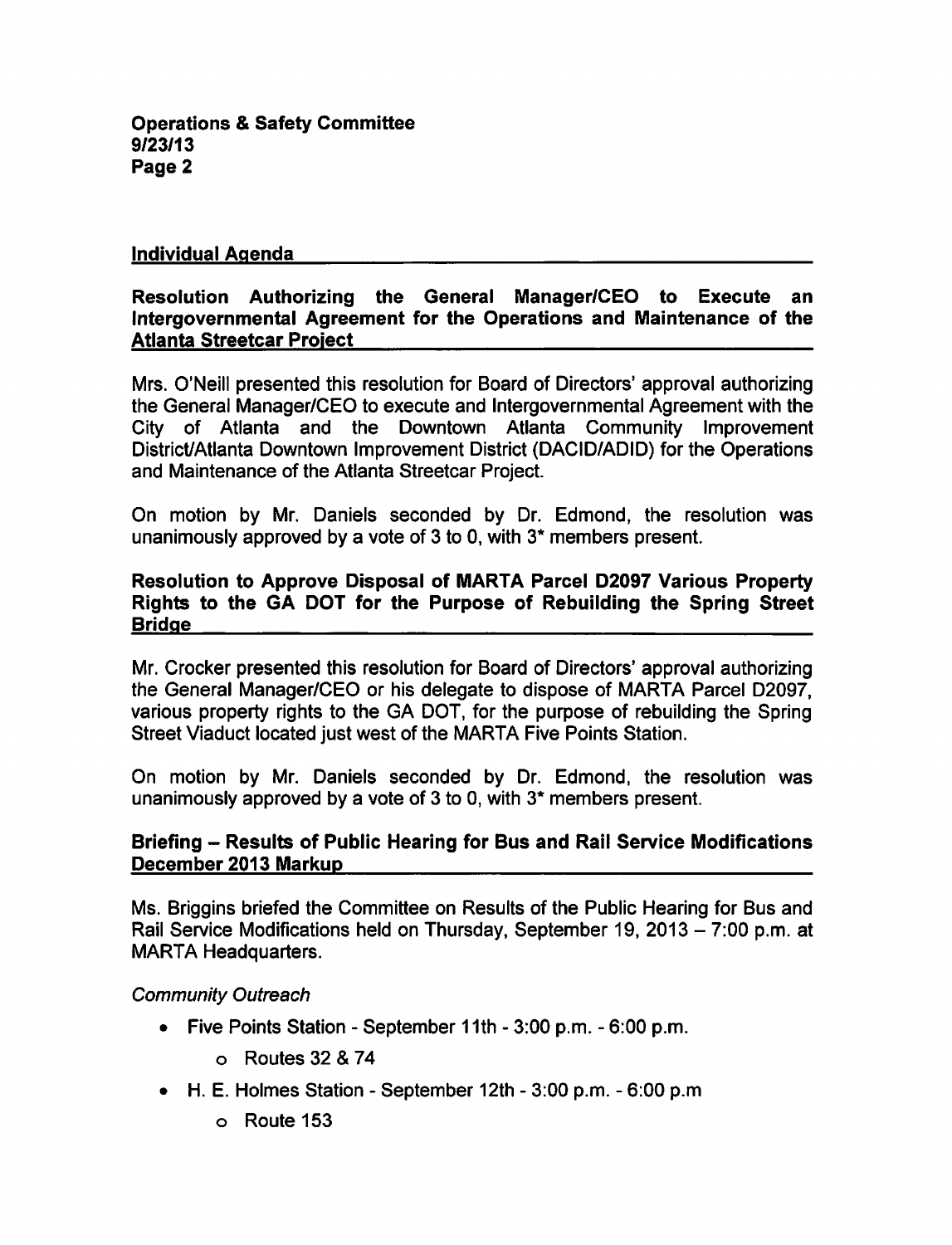### **Operations & Safety Committee** 9/23/13 Page 3

- Civic Center Station September 17th 3:00 p.m. 6:00 p.m.
	- Route 32
- Doraville Station September 18th 3:00 p.m. 6:00 p.m.  $\bullet$ 
	- Route 124

## Flyer Distribution

- Distributed to all 26 Neighborhood Planning Units (NPU) within the City of  $\bullet$ Atlanta
- Atlanta Fulton-Libraries (34 branches)
- Senior Centers:
	- Emailed flyer to all centers (63)
	- Distributed to the following:
		- $\mathbf{H}^{\text{max}}$ Marietta Road
		- $-$  Juniper & 10th
		- Magnolia Park Apartments

## Advertisement

- AJC
- ACE III/Champion
- Crossroads & So DeKalb County
- Neighbor Newspapers
- Mundo Hispanico
- Social Media (Facebook, Twitter, website)

## Public Hearing Attendance

- $\bullet$  Attendance 15
- Speakers  $-5$
- $•$  Media  $-1$

## Comments Received at Public Hearing

Three (3) residents of the Doris Drive/Sherlock Drive segment of the  $\bullet$ Route 74 opposed the proposed change to eliminate service along this segment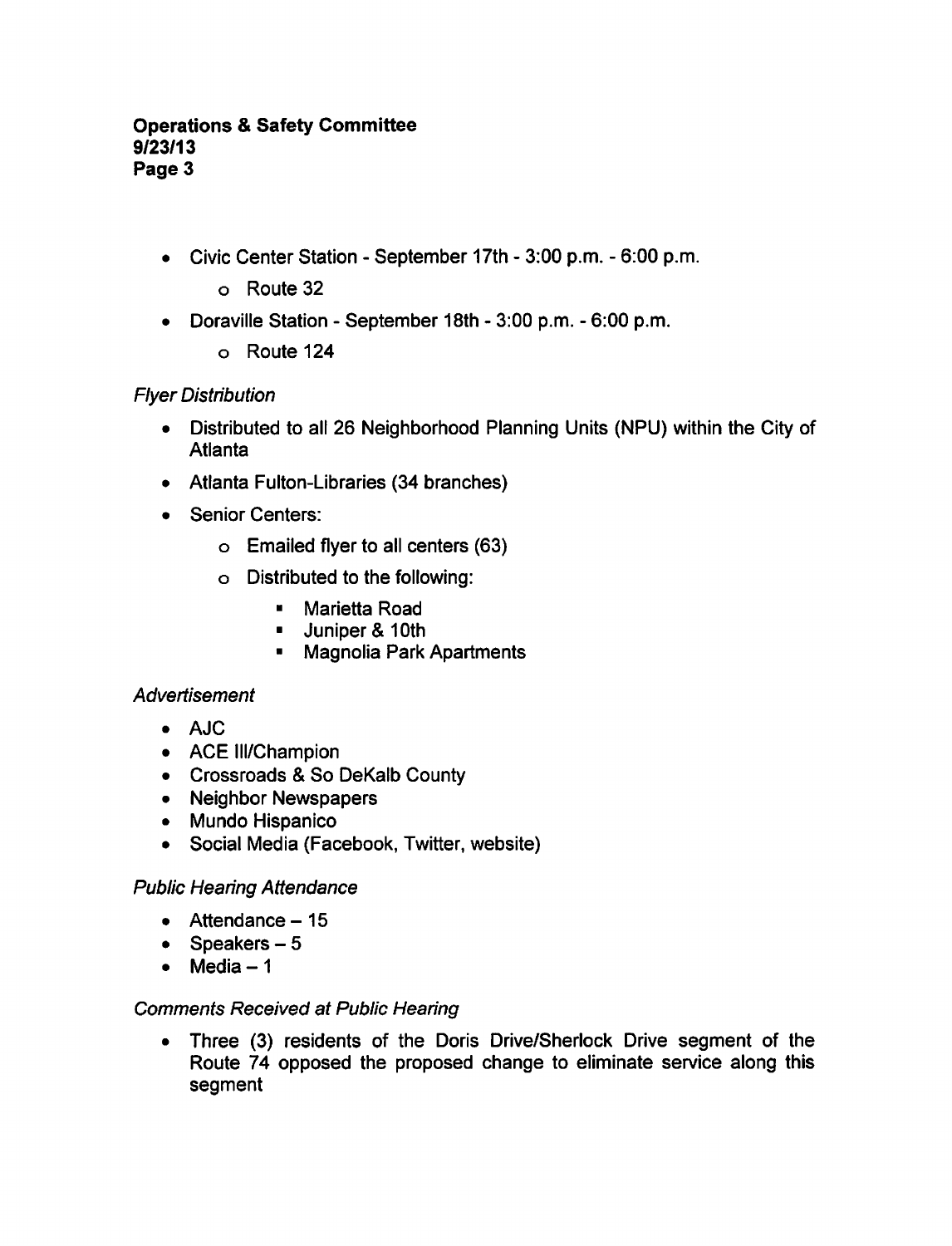- The issue they stated was hilly topography; they all stated it is hardship for the residents (elderly and a few with health issues that cannot walk to Flat Shoals to catch the bus)
- A representative from Georgians for Better Transit thanked MARTA for restoring some service and for working with the communities to bring much needed transit to Atlanta
- MARTA received a recommendation for the Route 25 to add frequency and change from service every hour to service every 30 minutes

# Additional Public Hearing Comments

- Public Comment Line (Voice Mail)  $-2$ 
	- (1) opposing the changes to the Route 74
	- (1) opposing the changes to the Route 153
- $\bullet$  Emails  $-0$
- $\bullet$  Petitions  $-0$
- $\bullet$  Letters  $-0$
- Public Comments (written)  $-1$ 
	- Suggested re-routing of the Route 36

Mr. Durrett asked what is the process for considering the comments made about Route 74.

Mr. Williams said Route 74 will not be eliminated but modified based on the comments received.

Mr. Durrett asked if MARTA communicates back to the people that voiced their concern about the route.

Mrs. Briggins said depending on the individuals and/or groups involvement staff will go back to notify them how the comments impacted the proposed modifications and be sure that they agree with it.

Ms. Miller said CIDs and TMAs should be made aware of the increased frequencies.